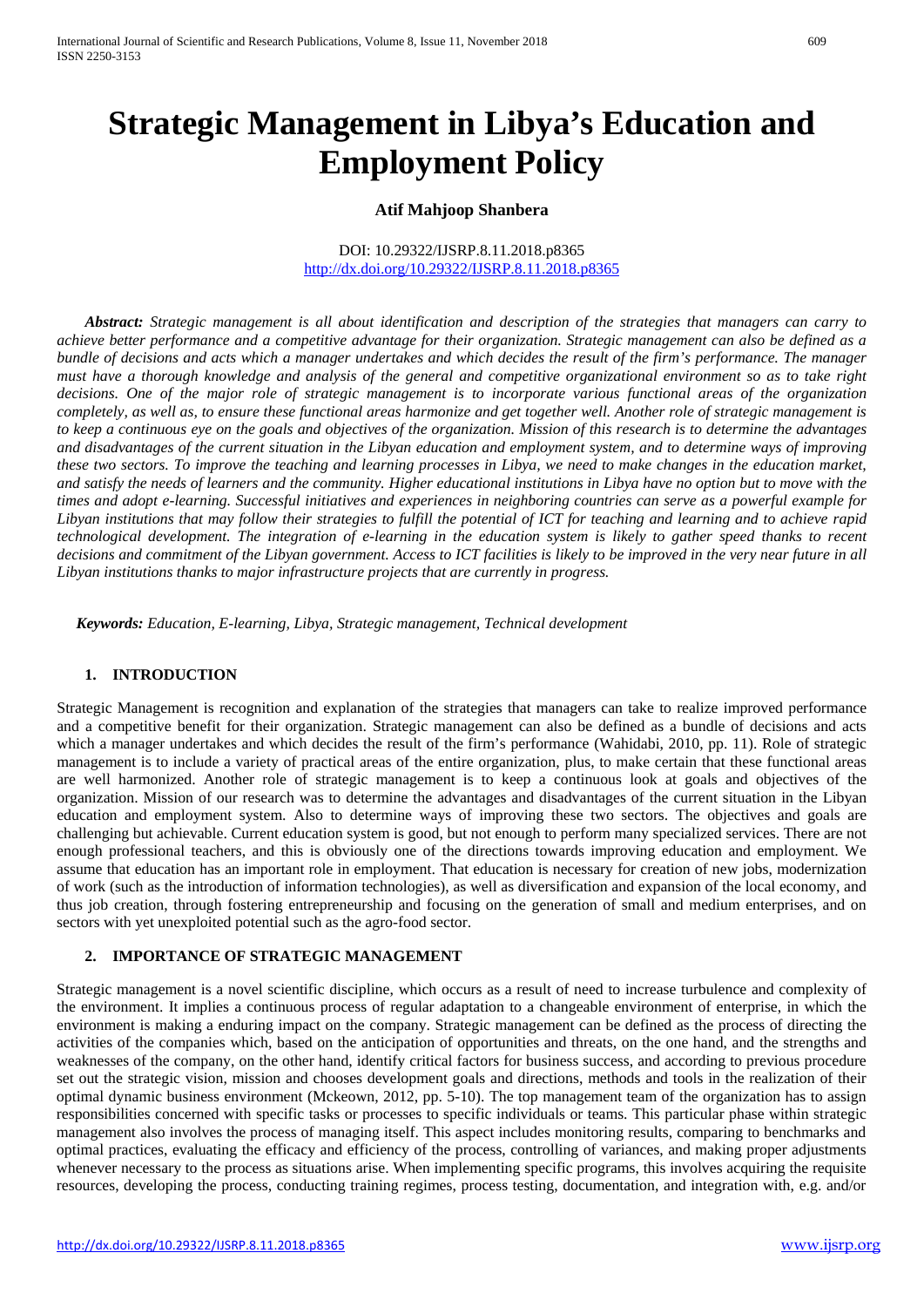conversion from, legacy processes. Thus, it becomes inevitable that problems are bound to occur during this phase of strategy implementation. Contingency plans should be put in place to back up any potential short-coming existing in the main plan.

## **3. STRATEGIC PLANNING AND LEADERSHIP**

Strategic planning is a management tool. As with any management tool, it is used for one purpose only: to help an organization do a better job - to focus its energy, to ensure that members of the organization are working toward the same goals, to assess and adjust the organization's direction in response to a changing environment. In short, strategic planning is a disciplined effort to produce fundamental decisions and actions that shape and guide what an organization is, what it does, and why it does it, with a focus on the future (Bradford and Duncan, 2000, pp. 5-6). Effective strategic planning articulates not only where an organization is going and the actions needed to make progress, but also how it will know if it is successful (Bradford and Duncan, 2000, pp. 33-35). Organizations need to have a clear picture of where they are going in order to perform performance management effectively. This means they communicate about their purpose, strategy, values they hold, as well as the standards of behavior that are expected from their employees. If an organization is clear about these issues, it can deliver them to employees through its performance management systems. Leadership is crucial to achieving high performance, regardless of the job or area of responsibility. Leadership is also very important in helping others strive to achieve a high level of performance for them and for the organization. Leadership is a very complex process, because it is very difficult for an individual to know and understand all the factors that influence the motivation of people as a leader. Nevertheless, it is undoubtedly that the behavior and activities of sales managers directly affect the work motivation of their associates. The leader should strengthen and exploit the potential of his associates, direct them towards the goal and give them feedback on the success of achieving the set goal. All companies want to work even faster and better. In order to achieve these goals by all leaders, team leaders who achieve these goals, tasks to achieve, encounter some resistance within their team, which should be overcome using the model of performance with the simultaneous application of certain standards and continuous efforts to improve them. Furthermore, decision-making is one of the main executive tasks of the leader, regardless of the level of governance. Leaders should make decisions clear to their collaborators in terms of less complex, generalized, clarification, with the rejection of alternatives and differentiation, distinction, important things from less important ones. It is necessary to remove all uncertainties immediately at the beginning. However, if leaders' decisions also imply certain risks, they should be explained in advance to associates. Leaders should be aware of their existence and to make their decision, professionally, with the confidence in their own abilities, as well as the abilities of their associates, come to a common solution, but one should not forget the fact that leaders are responsible for the consequences of their decisions. From the perspective of improving performance, people deserve a clear direction. They should have some understanding of what the organization is trying to to do to realize and what role they play in everything that happens. The first principle The performance is to focus on results, not to lose sight of the results that are required to fulfill the goals of the organization. The focus is on taking care of the goals, that objectives, activities, results, and measures are in a level and coherent. When people know before them and before the goals set goals, they need to know what is expected of them. Once they find out what is expected of them and the direction they are going to go, they will require tools to help them do their job. Finally, people should get signals to help them stay on the course. This should be taken care of by leaders in organizations. In addition to leadership, teamwork is also important for the wellfunctioning organization. The nature of the teams can be changed, but their basic function is to fulfill the common goal. Even when management ensures a good start to business, there is no guarantee that organizational success will continue. The team represents a form of formal organization of a common working or business process that connects certain goals and interests of members, common missions and tasks. The team is a specific type of artificially organized and structured small group that has common goals and interests. Good teamwork begins with a common understanding of the importance of the work that the team deals with. Many organizations employ people who are willing to work teamwork and are prone to teamwork. Good teamwork is

### **4. LIBYAN EDUCATION SYSTEM**

recognized and rewarded. Teamwork has been built within the organization's culture.

Libya's population includes 1.7 million students, over 270,000 of who study at the tertiary level. The literacy rate is the highest in North Africa; over 82% of the population can read and write (Library of Congress, 2012). Primary education is both free and compulsory in Libya. Children between the ages of 6 and 15 attend primary school and then attend secondary school for three additional years (15- to 18-year-olds). According to figures reported for the year 2000, approximately 766,807 students attended primary school and had 97,334 teachers; approximately 717,000 students were enrolled in secondary, technical, and vocational schools; and about 287,172 students were enrolled in Libya's universities (IMF, 2012). Primary and secondary education is compulsory in Libya, which has led to increased interest in attending universities and higher education institutes. According to government data, the number of Libyans attending university went from 33 students in 1956 to 279,150 students in 2008. The number is expected to exceed the half-million-mark by the year 2025 (IMF, 2012). In the wake of the revolution in 2011, the country's education sector is facing immense challenges, largely as a result of lack of proper planning processes in the past. Libyans are eager to reform their education system. They expect education to play a major role in building a political system and a more equitable society. In the medium and long term the Libyan authorities have identified many fields where improvements are needed: formulation of new educational policies and sector plans for the reform of education, curriculum development,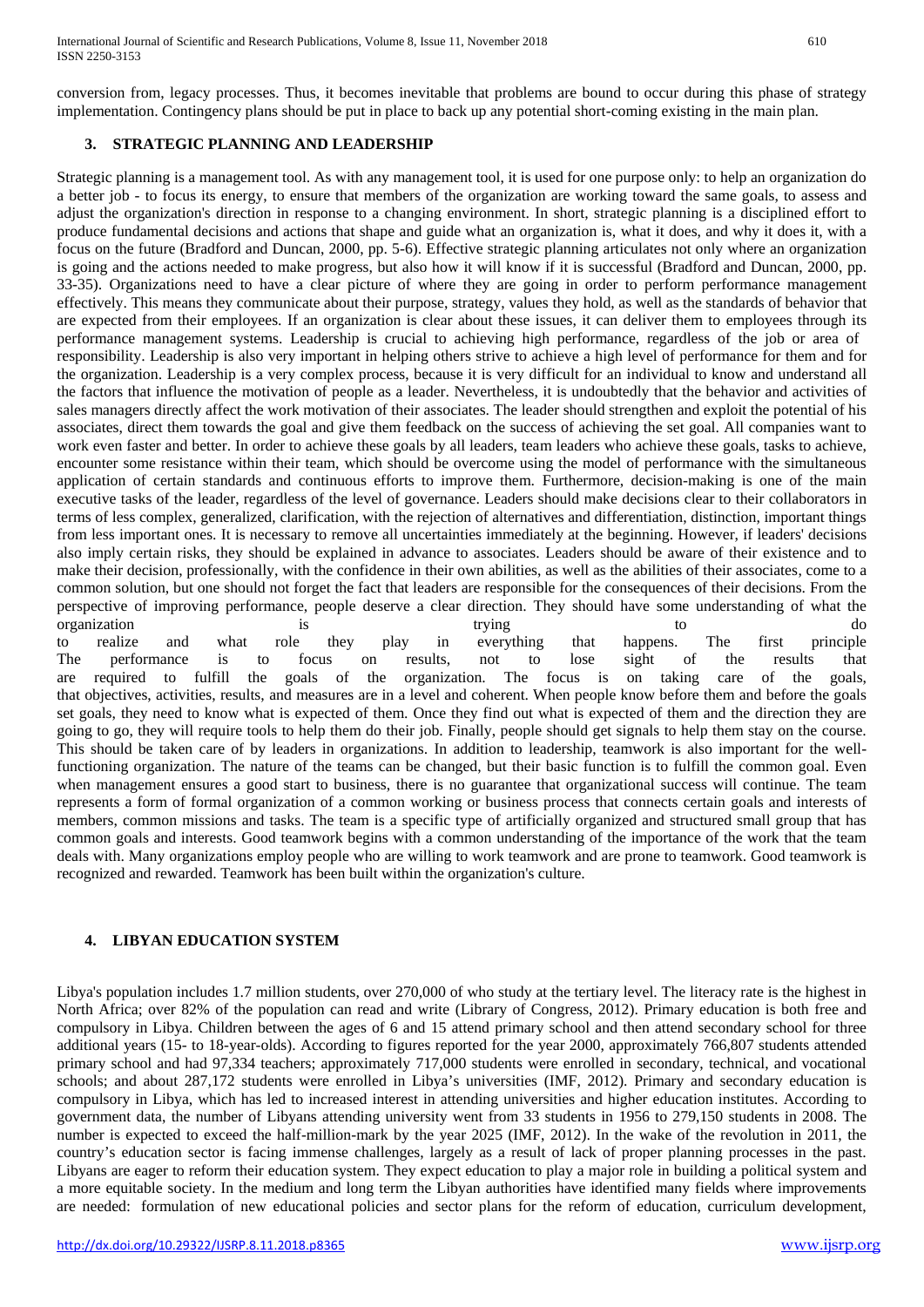development and dissemination of early childhood, inclusive education and technical and vocational education programs, regulating private education, introducing e-learning, training teachers and developing institutional capacity within the ministry and the education system as a whole. Higher education in Libya faces some major challenges. These include increasing demands for improvements, raising the quality of graduates and their career prospects. There are also problems about accreditation and the quality of educational institutions and programs, not to mention the financing and governance of the institutions. Another major challenge to Libya's education sector is the lack of any real and effective IT infrastructure, and the lack of scholarly activities and scientific research throughout the sector. Libya can meet the challenges in the higher education and scientific research sector. To do so, a well-planned medium to long-term strategy is required. Developments need to include facilities development in parallel with human resource development. The infrastructure for E-learning and ICT education will require significant investments in order to develop and help enhance the performance of the sector. In addition, the sector will require closer collaboration with institutions in other countries to achieve excellent Quality Assurance Systems and accreditation of educational programs. Most importantly, there is an urgent need for a commitment by Libya's new leaders towards the sector. Funding needs to increase dramatically. There is also an urgent need for robust measures to tackle corruption and financial waste in the sector. Academic freedom was non-existent in Libya for decades. Censorship had a disastrous impact on the country's higher education and scientific research sector. Academic freedom for staff and students within the sector should be encouraged and protected, along with the sharing of good practices (Eljarh, 2012, pp. 112-114).

## **5. E-LEARNING IN LIBYAN HIGHER EDUCATION**

Like in most developing countries, the use of ICTs and the implementation of e-learning in Libya are still in an early stage. Some Libyan universities, such as Alfateh University, Garyounis University, and Academy of Postgraduate Studies and Economic Research, have the basic ICT infrastructure (computers, Internet access), they still use the "traditional" model of education. This model is based on face-to-face interactions in, and outside of, classroom between students and teachers, and learning activities that are only available on campus. Libyan Open Universities (LOPs) offer students the opportunity to study at home; how-ever, the learning experiences are traditional too, as the universities rely largely on printed learning materials. This is beginning to change, as recently several institutions have introduced electronic resource repositories, e-libraries. These universities provide an opportunity to acquire higher education to students with work and family commitments, and to students from the regional areas of the country. LOP students study at home and come to the university only at the end of semester to sit exams (Rhema and Miliszewska, 2010, pp. 423-434). The main purpose is to use ICT and e-learning to improve and improve the quality of Libyan education through:

- Adopting modern, technology-assisted educational techniques and methods;
- Supporting the scientific community to get involved in research within the general Libyan population;
- Encouraging the private sector to engage in funding higher and specialist education;
- Developing open and distance learning; and,
- Boosting the profile of higher education.

The drive towards the deployment of e-learning in Libya is motivated by the country's desire to further develop and improve its education system, especially higher education. Therefore, Libya now is working hard to provide all universities with technological infrastructure as soon as possible. There have also been developments in the use of the new technologies in education.

#### **6. STATE IN EMPLOYMENT**

As of 2005, Libya's labor force totaled an estimated 1.64 million people. Unemployment as of 2004 was put at 30%. It was estimated that for 1997 (the latest year for which data was available), 17% of the workforce was in agriculture, with 29% in industry and 54% in the services sector. Foreign workers, who do much of the blue-collar and technical work, are not treated with quality under Libyan labor law, and may only stay in the country for the duration of their employment contracts. The largest employer is the government, which operates public utilities, public works, several banks, the port and harbor organizations, and other enterprises.

### **7. RECOMMENDED ACTION FOR IMPROVE THEUNEMPLOYMENT SITUATION**

Recommended action for improve the unemployment situation in Libya are:

- to achieve universal access to quality education, in particular to primary and technical education and job training;
- to combat illiteracy (the eradication of which is one of the prerequisites of human development) and to eliminate gender disparities in educational opportunities and support;
- to promote non-formal education for young people; and